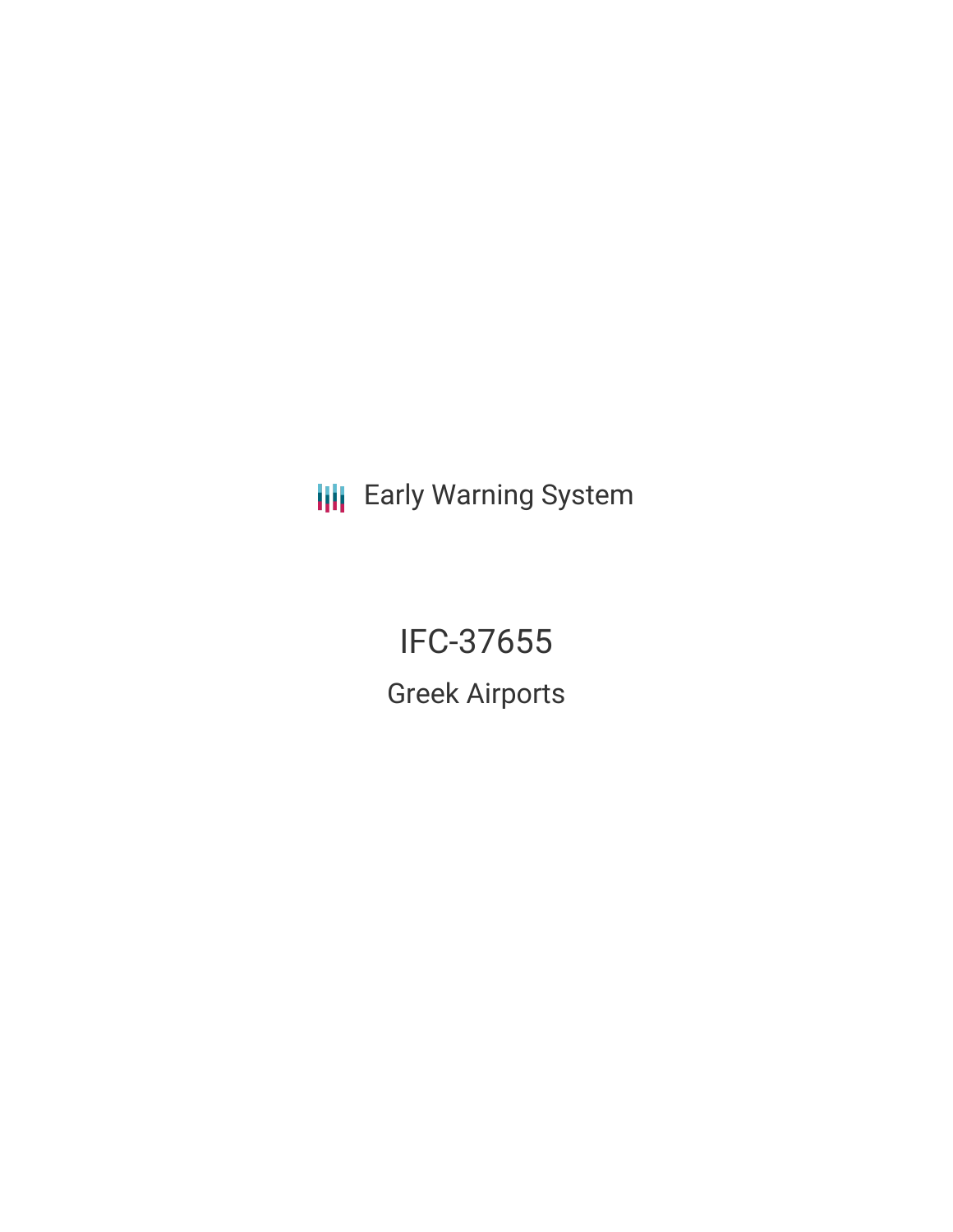## **Quick Facts**

| <b>Countries</b>               | Greece                                                |
|--------------------------------|-------------------------------------------------------|
| <b>Financial Institutions</b>  | International Finance Corporation (IFC)               |
| <b>Status</b>                  | Active                                                |
| <b>Bank Risk Rating</b>        | B                                                     |
| <b>Voting Date</b>             | 2017-12-08                                            |
| <b>Borrower</b>                | FRAPORT REGIONAL AIRPORTS OF GREECE A SOCIETE ANONYME |
| <b>Sectors</b>                 | Infrastructure, Transport                             |
| <b>Investment Type(s)</b>      | Loan                                                  |
| <b>Investment Amount (USD)</b> | \$238.01 million                                      |
| <b>Project Cost (USD)</b>      | \$871.26 million                                      |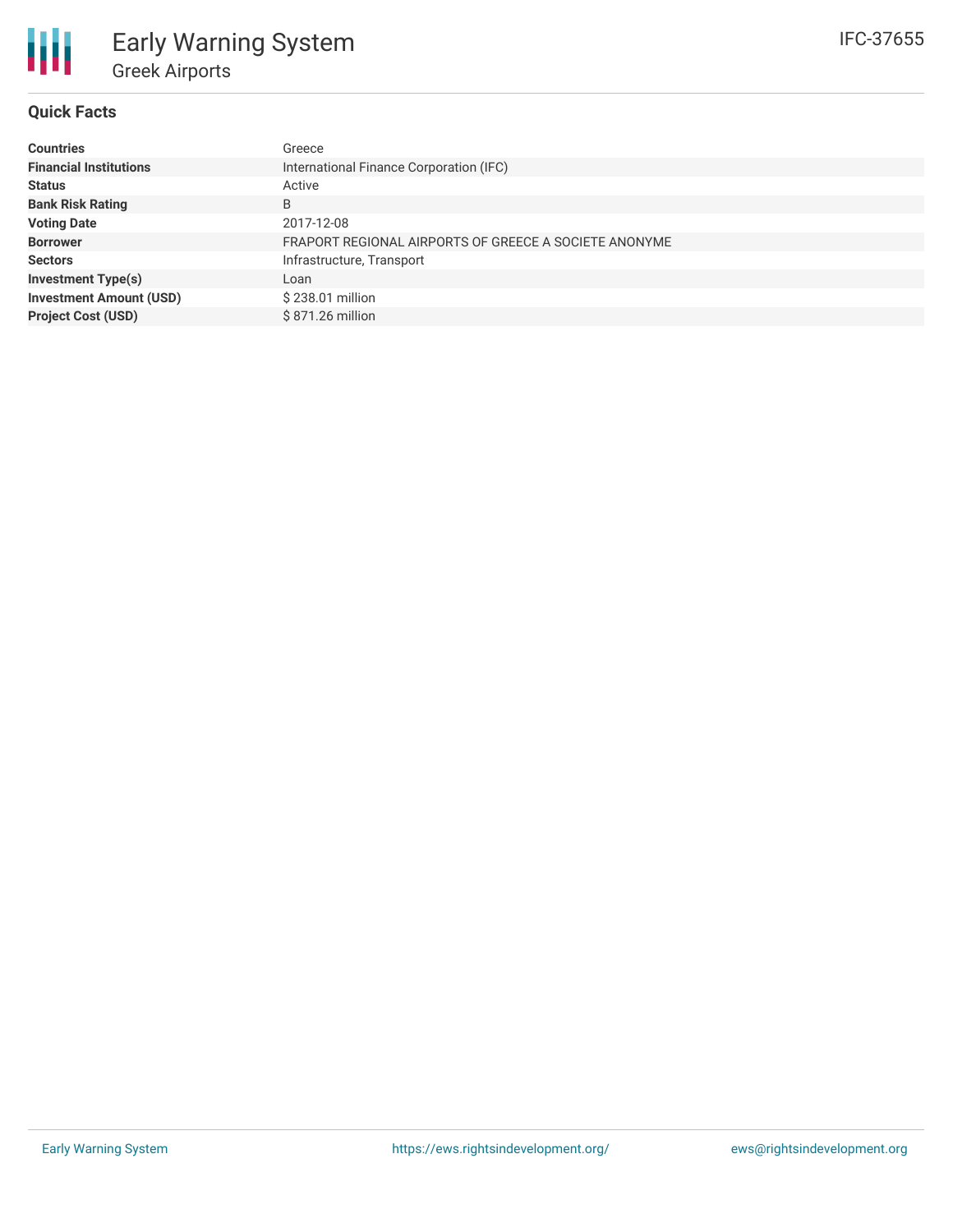

# **Project Description**

This project consists of the privatization, upgrade, maintenance, management and operation of 7 Greek regional airports, under a 40-year concession. These airports include Thessaloniki, Kerkyra (Corfu), Chania (Crete), Kefalonia, Zakynthos, Aktion and Kavala.

Some of the immediate components will include terminal refurbishment and expansion, rebuilding of rescue and firefighting building, new landslide configurations, and new aprons. These will be completed within the first 4-years of the concession.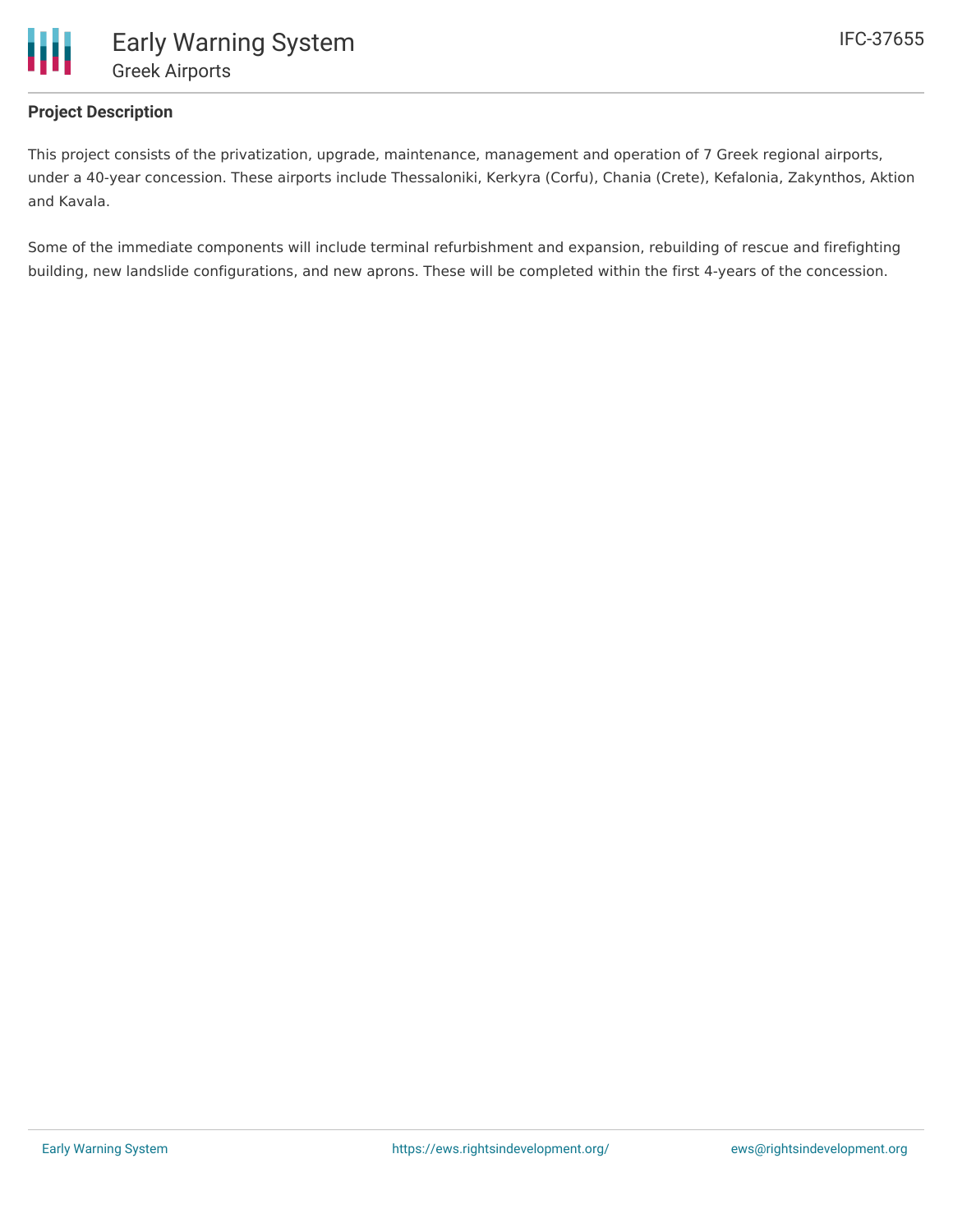### **Investment Description**

• International Finance Corporation (IFC)

This project provides an A loan of USD\$175.68 million, risk management of up to USD\$6.5, and an equity investment of USD\$55.83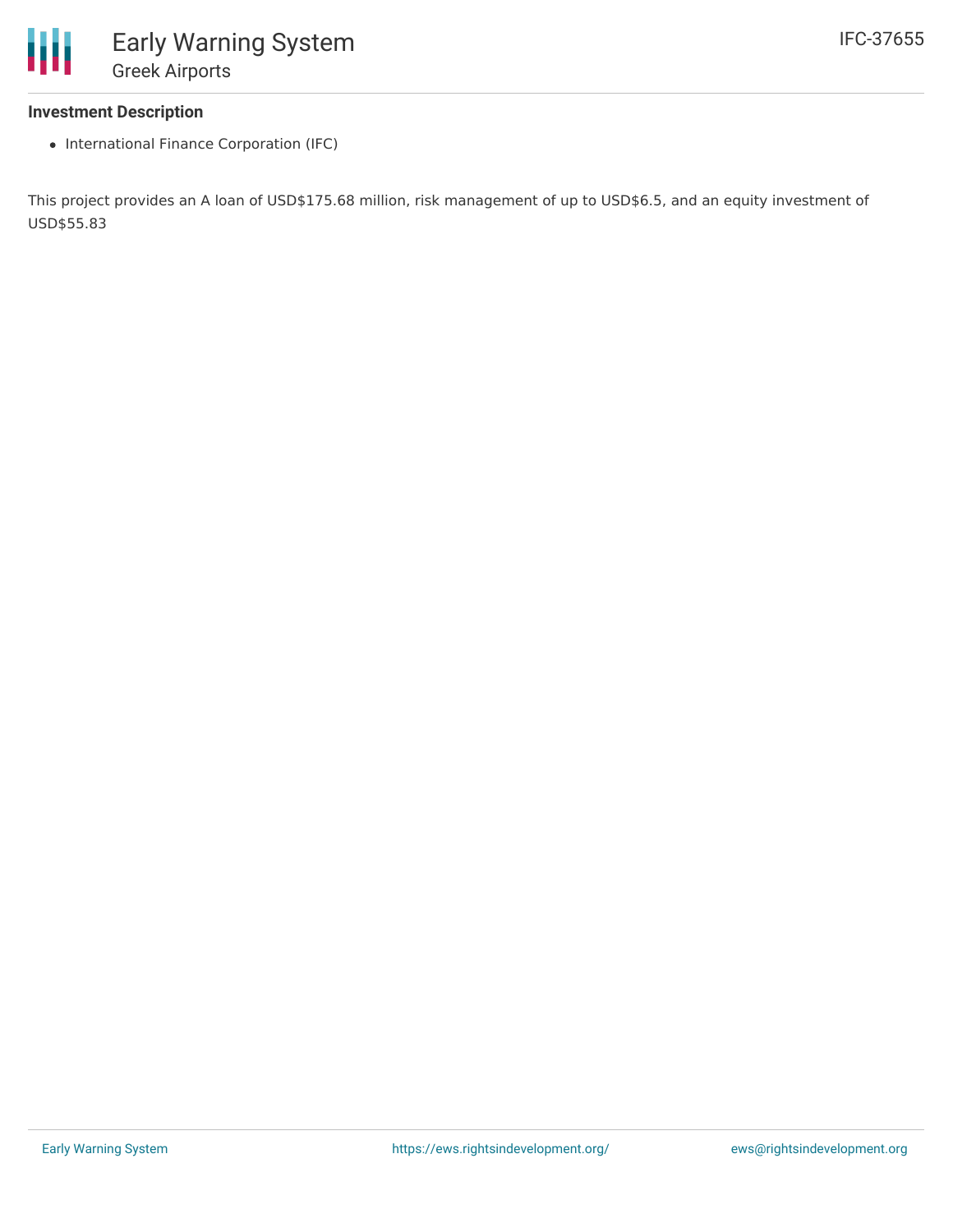

# **Contact Information**

ACCOUNTABILITY MECHANISM OF IFC

The Compliance Advisor Ombudsman (CAO) is the independent complaint mechanism and fact-finding body for people who believe they are likely to be, or have been, adversely affected by an IFC or MIGA- financed project. If you submit a complaint to the CAO, they may assist you in resolving a dispute with the company and/or investigate to assess whether the IFC is following its own policies and procedures for preventing harm to people or the environment. If you want to submit a complaint electronically, you can email the CAO at CAO@worldbankgroup.org. You can learn more about the CAO and how to file a complaint at http://www.cao-ombudsman.org/